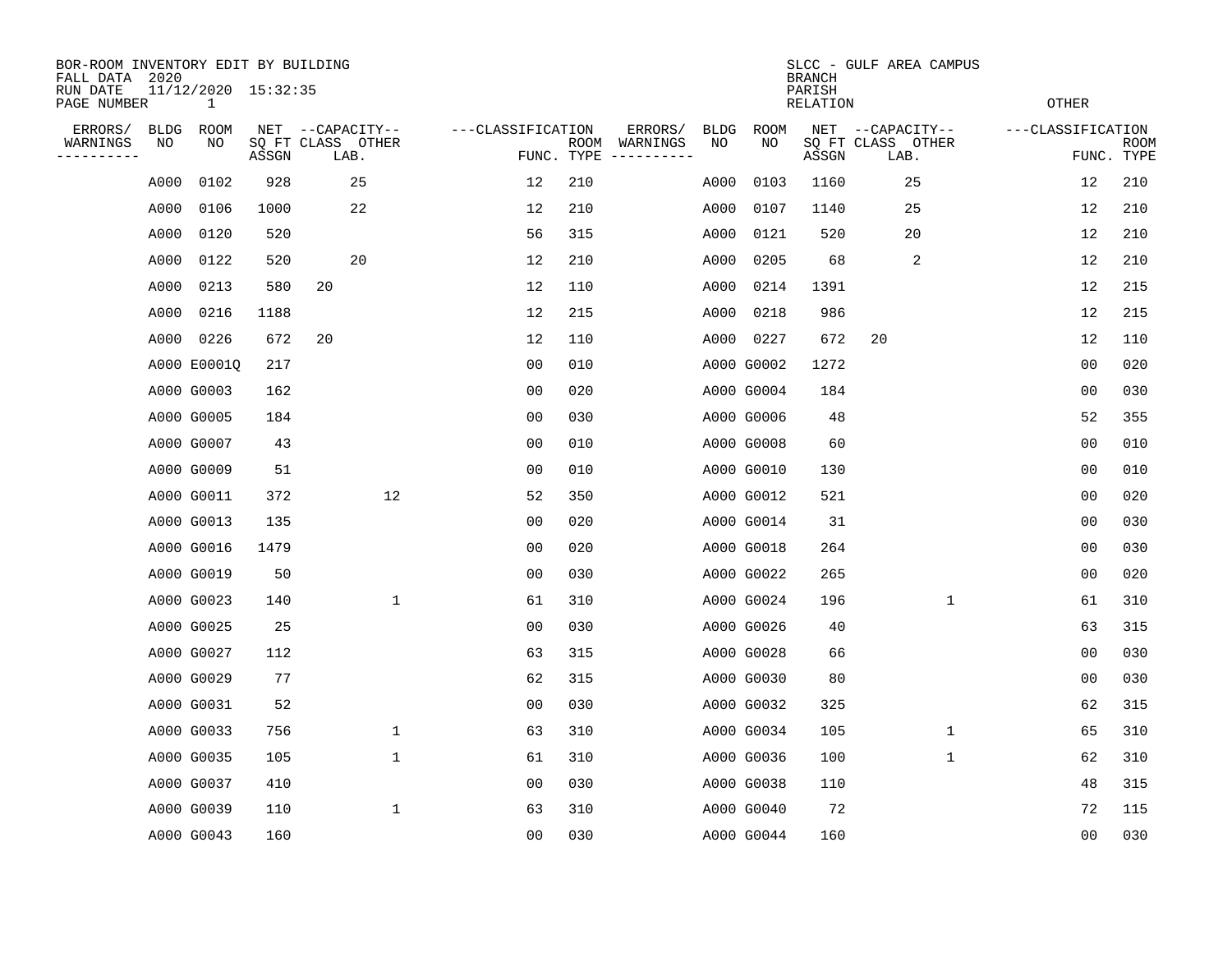| BOR-ROOM INVENTORY EDIT BY BUILDING<br>FALL DATA 2020 |             |                          |       |                           |                |                   |                    |          |             |                                                                | <b>BRANCH</b>             | SLCC - GULF AREA CAMPUS                                                                                                                                  |                   |                                  |             |
|-------------------------------------------------------|-------------|--------------------------|-------|---------------------------|----------------|-------------------|--------------------|----------|-------------|----------------------------------------------------------------|---------------------------|----------------------------------------------------------------------------------------------------------------------------------------------------------|-------------------|----------------------------------|-------------|
| RUN DATE<br>PAGE NUMBER                               |             | 11/12/2020 15:32:35<br>2 |       |                           |                |                   |                    |          |             |                                                                | PARISH<br><b>RELATION</b> |                                                                                                                                                          |                   | <b>OTHER</b>                     |             |
| ERRORS/                                               | <b>BLDG</b> | ROOM                     |       | NET --CAPACITY--          |                | ---CLASSIFICATION |                    | ERRORS/  | <b>BLDG</b> | <b>ROOM</b>                                                    |                           | NET --CAPACITY--                                                                                                                                         | ---CLASSIFICATION |                                  |             |
| WARNINGS<br>--------                                  | NO          | NO                       | ASSGN | SQ FT CLASS OTHER<br>LAB. |                |                   | ROOM<br>FUNC. TYPE | WARNINGS | NO          | NO                                                             | ASSGN                     | SQ FT CLASS OTHER<br>LAB.                                                                                                                                |                   | FUNC. TYPE                       | <b>ROOM</b> |
|                                                       |             | A000 G0045               | 168   |                           |                | 00                | 020                |          |             | A000 G0046                                                     | 120                       |                                                                                                                                                          |                   | 00                               | 030         |
|                                                       |             | A000 G0047               | 120   |                           |                | 63                | 315                |          |             | A000 G0050                                                     | 135                       |                                                                                                                                                          |                   | 0 <sub>0</sub>                   | 020         |
|                                                       |             | A000 G0051               | 135   |                           |                | 0 <sub>0</sub>    | 020                |          |             | A000 G0052                                                     | 35                        |                                                                                                                                                          |                   | 0 <sub>0</sub>                   | 010         |
|                                                       |             | A000 G0053               | 120   |                           |                | 0 <sub>0</sub>    | 020                |          |             | A000 G0054                                                     | 120                       |                                                                                                                                                          |                   | 71                               | 115         |
|                                                       |             | A000 G0055               | 99    |                           |                | 0 <sub>0</sub>    | 020                |          |             | A000 G0056                                                     | 1598                      | 30                                                                                                                                                       |                   | 12                               | 210         |
|                                                       |             | A000 G0057               | 1000  |                           |                | 0 <sub>0</sub>    | 020                |          |             | A000 G0058                                                     | 321                       |                                                                                                                                                          |                   | 72                               | 115         |
|                                                       |             | A000 G0061               | 413   |                           | $\overline{4}$ | 41                | 420                |          |             | A000 G0062                                                     | 105                       | $\mathbf 1$                                                                                                                                              |                   | 46                               | 310         |
|                                                       |             | A000 G0063               | 30    |                           |                | 56                | 315                |          |             | A000 G0064                                                     | 178                       | $\mathbf{1}$                                                                                                                                             |                   | 46                               | 310         |
|                                                       |             | A000 G0065               | 122   |                           |                | 56                | 315                |          |             | A000 G0066                                                     | 30                        |                                                                                                                                                          |                   | 0 <sub>0</sub>                   | 020         |
|                                                       |             | A000 G0067               | 125   |                           | 1              | 41                | 420                |          |             | A000 G0069<br>TOTAL NUMBER CLASSROOMS<br>TOTAL NUMBER LABS 210 | 80                        | 1<br>TOTAL ASSIGNABLE & UNASSIGNABLE SQFT:<br>TOTAL NET ASSIGN SQ. FT. IN ROOM FILE<br>TOTAL NUMBER COMPUTER CLASSROOMS<br>TOTAL NUMBER SPECIAL LABS 220 |                   | 12<br>25,068<br>17,225<br>3<br>9 | 210         |
|                                                       | B000        | 0302                     | 594   | 20                        |                | 12                | 110                |          |             | B000 0304                                                      | 4212                      | 12                                                                                                                                                       |                   | 12                               | 210         |
|                                                       | B000        | 0310                     | 2400  | 29                        |                | 12                | 210                |          | B000        | 0317                                                           | 900                       | 32                                                                                                                                                       |                   | 12                               | 210         |
|                                                       | <b>B000</b> | 0318                     | 2108  | 6                         |                | 12                | 210                |          | B000        | 0323                                                           | 689                       | 26                                                                                                                                                       |                   | 12                               | 210         |
|                                                       | B000        | 0324                     | 806   | 3                         |                | 12                | 210                |          | B000        | 0326                                                           | 144                       | 3                                                                                                                                                        |                   | 12                               | 210         |
|                                                       | B000        | 0328                     | 750   | 24                        |                | 12                | 110                |          | B000        | 0329                                                           | 1676                      | 9                                                                                                                                                        |                   | 12                               | 210         |
|                                                       | B000        | 0335                     | 324   | 13                        |                | 12                | 210                |          |             | B000 G0002T                                                    | 288                       |                                                                                                                                                          |                   | 0 <sub>0</sub>                   | 030         |
|                                                       |             | B000 G0004T              | 364   |                           |                | 72                | 215                |          |             | B000 G0006T                                                    | 3663                      | 18                                                                                                                                                       |                   | 12                               | 210         |
|                                                       |             | <b>B000 G0008A</b>       | 209   | 2                         |                | 12                | 210                |          |             | B000 G0010T                                                    | 364                       | $\mathbf 1$                                                                                                                                              |                   | 63                               | 310         |
|                                                       |             | <b>B000 G0011T</b>       | 396   |                           |                | 0 <sub>0</sub>    | 030                |          |             | B000 G0012T                                                    | 95                        |                                                                                                                                                          |                   | 00                               | 030         |
|                                                       |             | B000 G0014T              | 715   |                           |                | 0 <sub>0</sub>    | 020                |          |             | <b>B000 G0016T</b>                                             | 144                       |                                                                                                                                                          |                   | 0 <sub>0</sub>                   | 020         |
|                                                       |             | <b>B000 G0018T</b>       | 77    |                           |                | 63                | 215                |          |             | <b>B000 G0020T</b>                                             | 144                       |                                                                                                                                                          |                   | 72                               | 215         |
|                                                       |             | B000 G0022T              | 144   |                           | 1              | 63                | 310                |          |             | B000 G0023T                                                    | 400                       | 2                                                                                                                                                        |                   | 12                               | 210         |
|                                                       |             | B000 G0024T              | 20    |                           |                | 0 <sub>0</sub>    | 030                |          |             | B000 G0025T                                                    | 20                        |                                                                                                                                                          |                   | 0 <sub>0</sub>                   | 010         |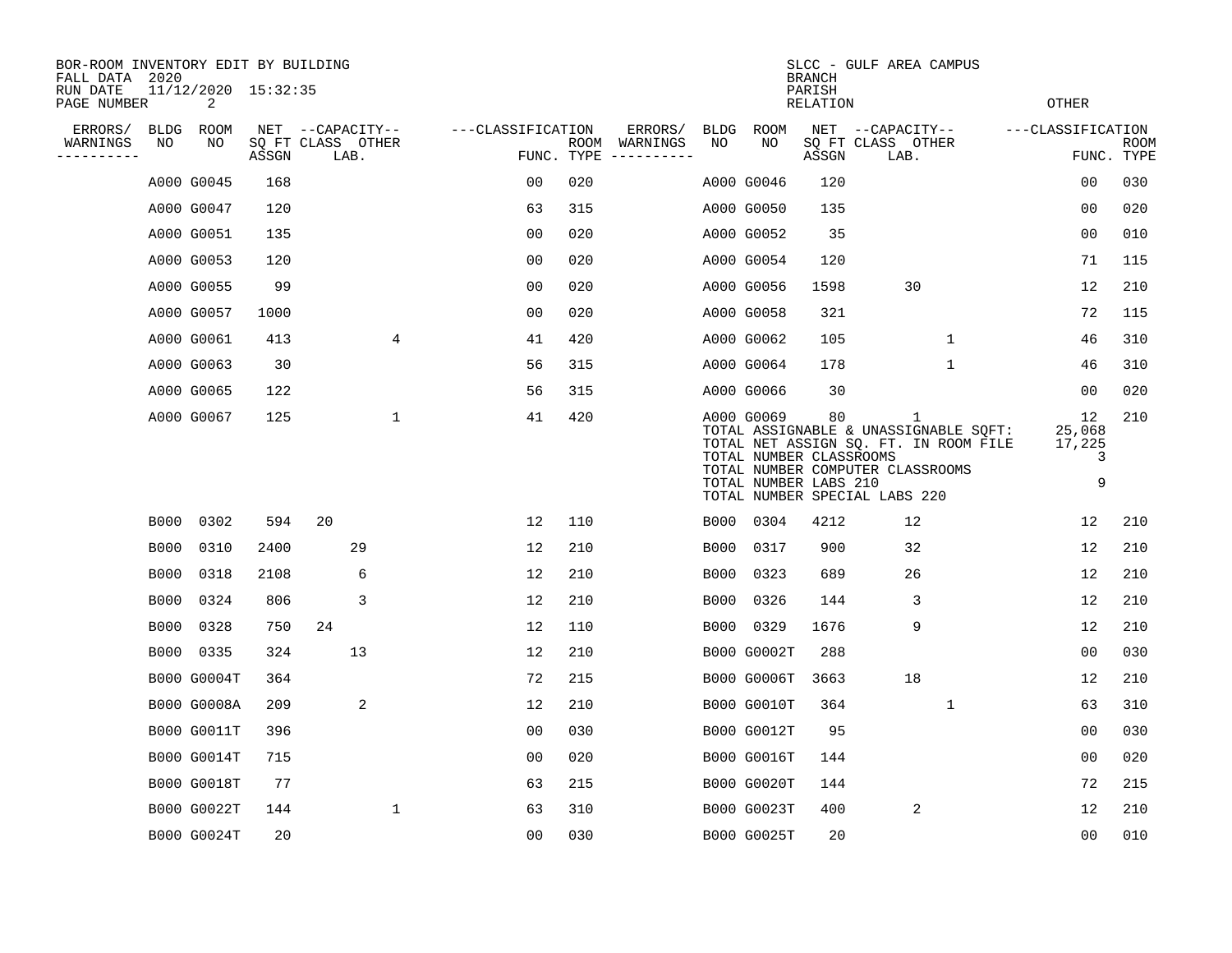| BOR-ROOM INVENTORY EDIT BY BUILDING<br>FALL DATA 2020 |      |                          |      |    |    |              |                |     |                                                                                                                    |           |                                                  | <b>BRANCH</b>      |                               | SLCC - GULF AREA CAMPUS                                                                                            |                                                                                                        |                    |
|-------------------------------------------------------|------|--------------------------|------|----|----|--------------|----------------|-----|--------------------------------------------------------------------------------------------------------------------|-----------|--------------------------------------------------|--------------------|-------------------------------|--------------------------------------------------------------------------------------------------------------------|--------------------------------------------------------------------------------------------------------|--------------------|
| RUN DATE<br>PAGE NUMBER                               |      | 11/12/2020 15:32:35<br>3 |      |    |    |              |                |     |                                                                                                                    |           |                                                  | PARISH<br>RELATION |                               |                                                                                                                    | <b>OTHER</b>                                                                                           |                    |
| ERRORS/ BLDG ROOM                                     |      |                          |      |    |    |              |                |     |                                                                                                                    | BLDG ROOM |                                                  |                    |                               |                                                                                                                    |                                                                                                        |                    |
| WARNINGS<br>----------                                | NO   | NO                       |      |    |    |              |                |     | NET --CAPACITY-- ----CLASSIFICATION ERRORS/<br>SQ FT CLASS OTHER ROOM WARNINGS<br>ASSGN LAB. FUNC. TYPE ---------- | NO        | NO                                               |                    |                               |                                                                                                                    | NET --CAPACITY-- ---CLASSIFICATION<br>SQ FT CLASS OTHER ROOM<br>ASSGN LAB.     FUNC. TYPE              | ROOM<br>FUNC. TYPE |
|                                                       |      | B000 G0026T 306          |      |    |    |              | 72             | 215 |                                                                                                                    |           | TOTAL NUMBER CLASSROOMS<br>TOTAL NUMBER LABS 210 |                    | TOTAL NUMBER SPECIAL LABS 220 | TOTAL ASSIGNABLE & UNASSIGNABLE SQFT:<br>TOTAL NET ASSIGN SQ. FT. IN ROOM FILE<br>TOTAL NUMBER COMPUTER CLASSROOMS | 21,952<br>20,274<br>$\overline{\phantom{0}}^2$<br>12                                                   |                    |
| 9                                                     |      | C000 0400                | 2920 | 15 |    |              | 11             | 110 |                                                                                                                    | C000 0401 |                                                  | 306                |                               | $\mathbf{1}$                                                                                                       | 00                                                                                                     | 030                |
|                                                       | C000 | 0402                     | 625  | 15 |    |              | 11             | 110 |                                                                                                                    | C000 0403 |                                                  | 286                |                               | $\mathbf{1}$                                                                                                       | 00                                                                                                     | 030                |
|                                                       | C000 | 0404                     | 109  |    |    |              | 0 <sub>0</sub> | 010 |                                                                                                                    | C000 0405 |                                                  | 72                 |                               |                                                                                                                    | 0 <sub>0</sub>                                                                                         | 010                |
|                                                       | C000 | 0406                     | 936  |    |    |              | 0 <sub>0</sub> | 030 |                                                                                                                    | C000      | 0407                                             | 638                | 15                            |                                                                                                                    | 12                                                                                                     | 110                |
|                                                       | C000 | 0408                     | 3657 |    | 15 |              | 12             | 210 |                                                                                                                    | C000 0409 |                                                  | 128                |                               | $\mathbf{1}$                                                                                                       | 00                                                                                                     | 010                |
|                                                       | C000 | 0410                     | 90   |    |    | $\mathbf{1}$ | 00             | 010 |                                                                                                                    | C000 0411 |                                                  | 200                |                               | $\mathbf{1}$                                                                                                       | 46                                                                                                     | 310                |
|                                                       | C000 | 0412                     | 2800 |    | 15 |              | 12             | 210 |                                                                                                                    | C000 0413 |                                                  | 121                |                               |                                                                                                                    | 0 <sub>0</sub>                                                                                         | 030                |
|                                                       |      | C000 0414                | 165  |    |    |              | 00             | 030 |                                                                                                                    |           | TOTAL NUMBER CLASSROOMS<br>TOTAL NUMBER LABS 210 |                    | TOTAL NUMBER SPECIAL LABS 220 | TOTAL NUMBER COMPUTER CLASSROOMS                                                                                   | TOTAL ASSIGNABLE & UNASSIGNABLE SQFT: 13,053<br>TOTAL NET ASSIGN SQ. FT. IN ROOM FILE 10,840<br>3<br>2 |                    |
|                                                       | D000 | 0001                     | 32   |    |    |              | 72             | 720 |                                                                                                                    | D000 0002 |                                                  | 185                |                               |                                                                                                                    | 72                                                                                                     | 720                |
|                                                       | D000 | 0003                     | 2944 |    |    |              | 72             | 720 |                                                                                                                    | D000 0004 |                                                  | 461                |                               |                                                                                                                    | 72                                                                                                     | 720                |
|                                                       | D000 | 0005                     | 49   |    |    |              | 72             | 720 |                                                                                                                    | D000 0006 | TOTAL NUMBER CLASSROOMS<br>TOTAL NUMBER LABS 210 | - 60               | TOTAL NUMBER SPECIAL LABS 220 | TOTAL ASSIGNABLE & UNASSIGNABLE SOFT:<br>TOTAL NET ASSIGN SQ. FT. IN ROOM FILE<br>TOTAL NUMBER COMPUTER CLASSROOMS | 00<br>3,731<br>3,671                                                                                   | 030                |
|                                                       | F000 | 0001                     | 185  |    |    |              | 12             | 215 |                                                                                                                    | F000 0002 |                                                  | 149                |                               |                                                                                                                    | 00                                                                                                     | 030                |
|                                                       | F000 | 0003                     | 1316 |    | 30 |              | 11             | 210 |                                                                                                                    |           | TOTAL NUMBER CLASSROOMS<br>TOTAL NUMBER LABS 210 |                    |                               | TOTAL NUMBER COMPUTER CLASSROOMS                                                                                   | TOTAL ASSIGNABLE & UNASSIGNABLE SQFT: 1,650<br>TOTAL NET ASSIGN SQ. FT. IN ROOM FILE 1,501<br>1        |                    |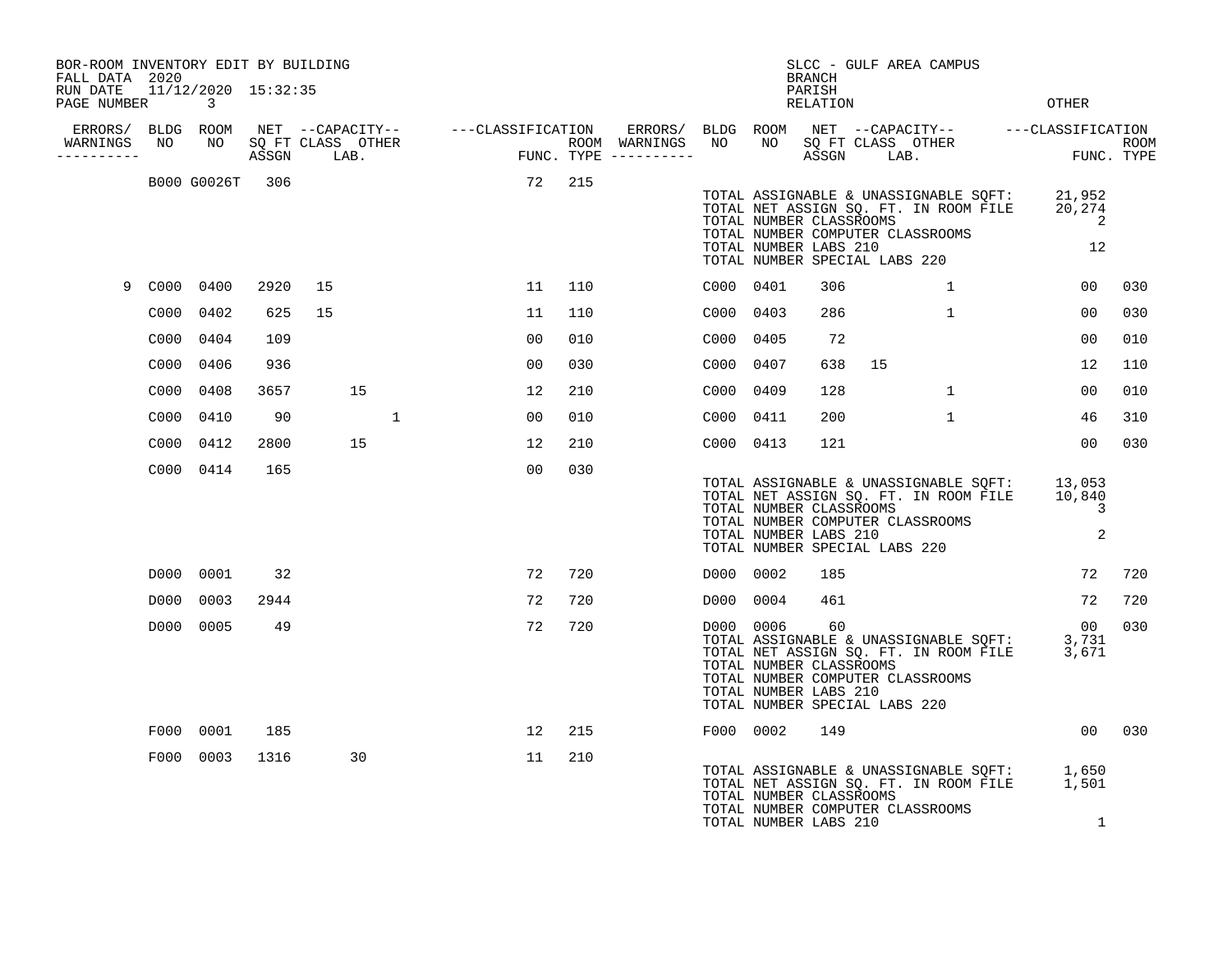| BOR-ROOM INVENTORY EDIT BY BUILDING<br>FALL DATA 2020 |                |      |                                                                                                                     |       |     |                     |           |                 | BRANCH                                                                            | SLCC - GULF AREA CAMPUS                                                                                            |                                                                                                 |             |
|-------------------------------------------------------|----------------|------|---------------------------------------------------------------------------------------------------------------------|-------|-----|---------------------|-----------|-----------------|-----------------------------------------------------------------------------------|--------------------------------------------------------------------------------------------------------------------|-------------------------------------------------------------------------------------------------|-------------|
| RUN DATE  11/12/2020  15:32:35<br>PAGE NUMBER         | 4              |      |                                                                                                                     |       |     |                     |           |                 | PARISH<br>RELATION                                                                |                                                                                                                    | <b>OTHER</b>                                                                                    |             |
| ERRORS/ BLDG ROOM<br>WARNINGS<br>NO                   |                |      | NET --CAPACITY--   ---CLASSIFICATION ERRORS/ BLDG ROOM NET --CAPACITY--   ---CLASSIFICATION<br>NO SQ FT CLASS OTHER |       |     | ROOM WARNINGS       | NO        |                 |                                                                                   | NO SQ FT CLASS OTHER                                                                                               |                                                                                                 | <b>ROOM</b> |
| ----------                                            |                |      | ASSGN LAB.                                                                                                          | FUNC. |     | FUNC. TYPE $------$ |           |                 | ASSGN                                                                             | LAB.                                                                                                               |                                                                                                 | FUNC. TYPE  |
|                                                       |                |      |                                                                                                                     |       |     |                     |           |                 | TOTAL NUMBER SPECIAL LABS 220                                                     |                                                                                                                    |                                                                                                 |             |
|                                                       | H000 0001      | 832  | 4                                                                                                                   | 12    | 210 |                     |           |                 | TOTAL NUMBER CLASSROOMS<br>TOTAL NUMBER LABS 210<br>TOTAL NUMBER SPECIAL LABS 220 | TOTAL ASSIGNABLE & UNASSIGNABLE SQFT:<br>TOTAL NET ASSIGN SQ. FT. IN ROOM FILE<br>TOTAL NUMBER COMPUTER CLASSROOMS | 832<br>832<br>$\overline{1}$                                                                    |             |
|                                                       | I000 0101      | 371  | $\overline{1}$                                                                                                      | 51    | 310 |                     | I000 0102 |                 | 618                                                                               |                                                                                                                    | 00                                                                                              | 020         |
|                                                       | I000 0103      | 596  | 12                                                                                                                  | 12    | 410 |                     | I000      | 0104            | 187                                                                               |                                                                                                                    | 00                                                                                              | 030         |
|                                                       | I000 0105      | 185  |                                                                                                                     | 00    | 030 |                     | I000      | 0106            | 641                                                                               | 25                                                                                                                 | 12                                                                                              | 210         |
| I000                                                  | 0107           | 613  | 25                                                                                                                  | 12    | 210 |                     | I000      | 0108            | 622                                                                               | 25                                                                                                                 | 12                                                                                              | 210         |
| I000                                                  | 0109           | 504  |                                                                                                                     | 55    | 315 |                     | I000      | 0110            | 169                                                                               | $\mathbf{1}$                                                                                                       | 51                                                                                              | 310         |
|                                                       | I000 0111      | 171  | 1                                                                                                                   | 54    | 310 |                     | I000      | 0112            | 32                                                                                |                                                                                                                    | 00                                                                                              | 030         |
|                                                       | I000 0113      | 178  |                                                                                                                     | 53    | 115 |                     | I000 0114 |                 | 83                                                                                |                                                                                                                    | 00                                                                                              | 020         |
|                                                       | I000 0115      | 26   |                                                                                                                     | 00    | 010 |                     | I000      | 0116            | 34                                                                                |                                                                                                                    | 00                                                                                              | 010         |
|                                                       | I000 0117      | 30   |                                                                                                                     | 00    | 010 |                     | I000 0118 |                 | 30                                                                                |                                                                                                                    | 0 <sub>0</sub>                                                                                  | 010         |
|                                                       | I000 0119      | 12   |                                                                                                                     | 00    | 010 |                     |           |                 | TOTAL NUMBER CLASSROOMS<br>TOTAL NUMBER LABS 210<br>TOTAL NUMBER SPECIAL LABS 220 | TOTAL NUMBER COMPUTER CLASSROOMS                                                                                   | TOTAL ASSIGNABLE & UNASSIGNABLE SQFT: 5,102<br>TOTAL NET ASSIGN SQ. FT. IN ROOM FILE 3,865<br>3 |             |
|                                                       | J000 0001      | 3680 |                                                                                                                     | 72    | 590 |                     |           |                 | TOTAL NUMBER CLASSROOMS<br>TOTAL NUMBER LABS 210<br>TOTAL NUMBER SPECIAL LABS 220 | TOTAL ASSIGNABLE & UNASSIGNABLE SQFT:<br>TOTAL NET ASSIGN SQ. FT. IN ROOM FILE<br>TOTAL NUMBER COMPUTER CLASSROOMS | 3,680<br>3,680                                                                                  |             |
|                                                       | L000 0002S 169 |      |                                                                                                                     | 63    | 215 |                     |           | L000 V0001D 155 | TOTAL NUMBER CLASSROOMS<br>TOTAL NUMBER LABS 210<br>TOTAL NUMBER SPECIAL LABS 220 | TOTAL ASSIGNABLE & UNASSIGNABLE SQFT:<br>TOTAL NET ASSIGN SQ. FT. IN ROOM FILE<br>TOTAL NUMBER COMPUTER CLASSROOMS | 63<br>324<br>324                                                                                | 215         |